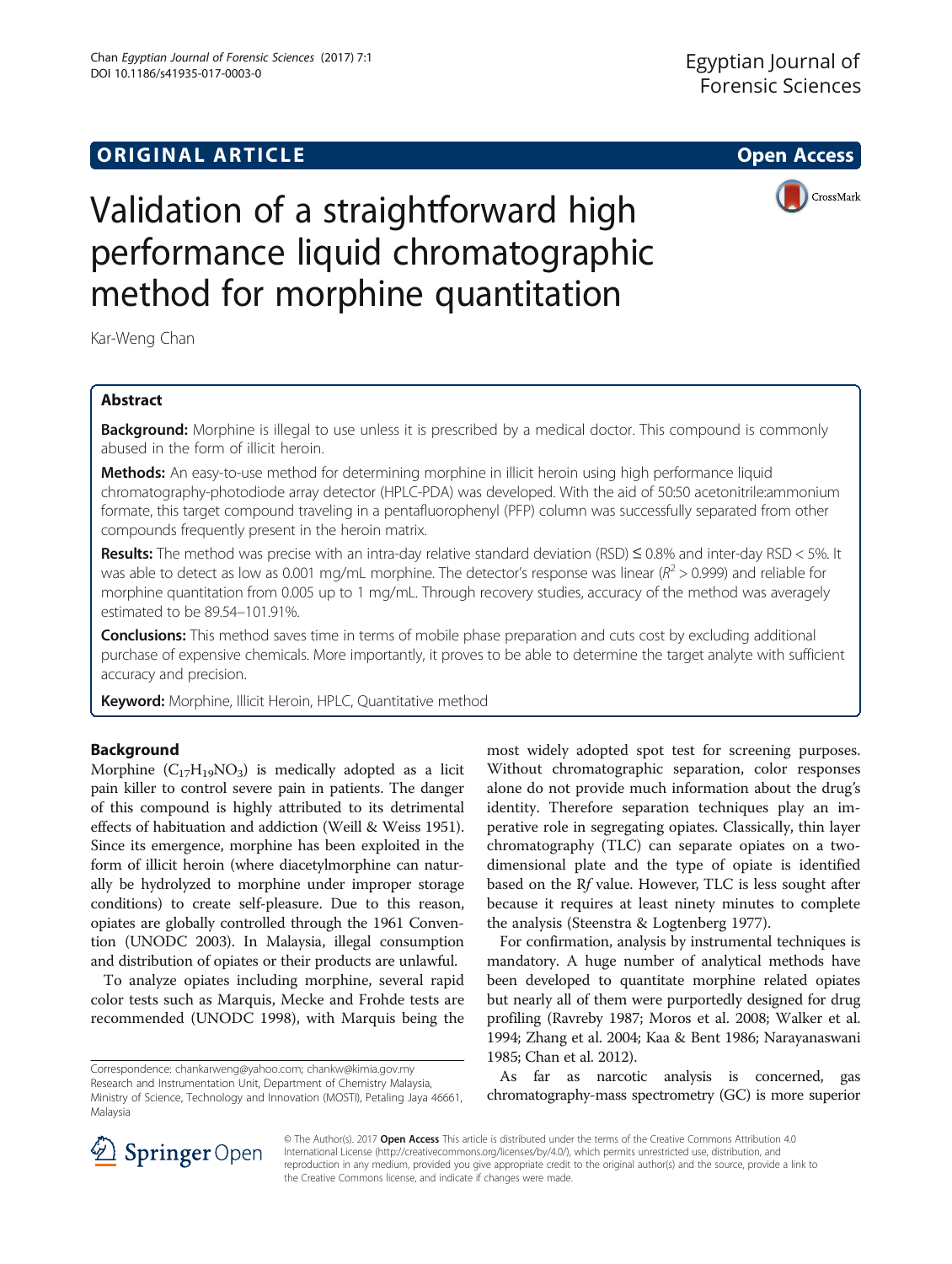to other instrumental techniques due to the fact that GC involves little analytical preparation. On a routine basis, a GC column with 5% polarity is desired for universal use (Chan et al. [2012](#page-5-0)). Unfortunately, morphine is more polar and thus difficult to chromatograph with such a less polar column (Cole & Caddy [1995\)](#page-5-0). Quantitation of this compound by GC can be better performed with derivatization to minimize its polarity (Popa et al. [1998](#page-5-0); Neumann [1984](#page-5-0)). Analysis without derivatization is also possible but the morphine peak was found to be too small (Barnfield et al. [1988\)](#page-5-0), and inconsistent to quantitate (Chan et al. [2012\)](#page-5-0). In addition, adsorptive losses of morphine were also observed (Gough & Baker [1981](#page-5-0)). This could be due to on-line degradation of the analyte under elevated temperatures at the injector port and transfer line (Klous et al. [2006](#page-5-0)).

High performance liquid chromatography-photodiode array detector (HPLC-PDA) is an alternative for morphine quantitative work but limitations are inherent. One of the major caveats associated with HPLC is that less routinely used chemicals like hexylamine and octane sulfonic acid sodium may be required to quantitate morphine and other opiates (Lurie & Carr [1986;](#page-5-0) Lee et al. [2005](#page-5-0)). Besides, peak fronting and peak tailing of morphine were evident in some studies (White et al. [1983](#page-5-0); Baker & Gough [1981](#page-5-0)). A better peak shape is only obtained, usually accompanied by a tedious preparation of mobile phase (Twitchett [1975](#page-5-0)).

Prior to this study, evaluation of morphine with a GC method was carried out. Poor precision and insufficient linearity have dismissed this gas phase technique for routine analysis. Subsequently, it was decided to employ HPLC-PDA for this purpose. Although relevant HPLC methods are available elsewhere, this study seeks to simplify an HPLC method that is fit for local sample matrices by minimizing the use of solvents/reagents.

#### Methods

## Chemicals and solvents

Morphine hydrochloride and caffeine were respectively purchased from Johnson Matthey Macfarlan Smith (Edinburgh) and Merck (Darmstadt). Codeine and diacetylmorphine were procured from Toronto Research Chemicals (Canada). 6- Monoacetylmorphine was obtained from the Department of Chemistry Malaysia (Malaysia). Ammonium formate, methanol and acetonitrile were supplied by Fisher Scientific (Loughborough). Ultrapure water was generated from the Ultrapure water system at a resistance of 18.2 MΩcm.

## High performance liquid chromatography-photodiode array detector (HPLC-PDA)

Quantitation of morphine was accomplished with a Waters e2695 HPLC Separations Module coupled with a Waters 2996 Photodiode Array Detector. The system was preinstalled with a Kinetex 5u PFP 100A column (150 x 4.6

#### Table 1 Optimized conditions for HPLC

| Parameter                           | Condition                           |
|-------------------------------------|-------------------------------------|
| Mobile phase 1 (Bottle C)           | Acetonitrile                        |
| Mobile phase 2 (Bottle D)           | 2 mM ammonium formate               |
| Mode of mobile phase                | Isocratic 50:50 C:D                 |
| Flow rate                           | 1 mL/min                            |
| Degasser                            | Normal                              |
| Column temperature                  | $30^{\circ}$ C ± 5 °C               |
| Autosampler temperature             | $20^{\circ}$ C $\pm$ 5 $^{\circ}$ C |
| Injection volume                    | $25 \mu L$                          |
| Mode of data acquisition            | 3D data collection                  |
| Scan range                          | 190 to 400 nm                       |
| Resolution                          | 1.2                                 |
| Sampling rate                       | 1.0                                 |
| UV max detection for quantification | 210 nm                              |
| Total run time <sup>a</sup>         | 18-25 min                           |

<sup>a</sup>Maximum run time depends on the nature of the general sample matrix

mm). Separation was achieved by flowing 50:50 acetonitrile:ammonium formate isocratically through the system. Other HPLC conditions are summarized in Table 1.

#### Preparation of standard

A desired amount of morphine HCl (e.g. 6 mg for routine calibration; 4 mg for performance checking) was weighed and dissolved with methanol in a 10 mL volumetric flask. The prepared standard was kept in a refrigerator at  $5 \pm 3$   $^{\circ}$ C for not more than 3 months.

#### Preparation of 2mM ammonium formate solution

Approximately 1.89 g of ammonium formate was dissolved with 300 mL water. The solution was filtered and stored in a refrigerator at  $5 \pm 3$  °C for not more than 3 months. From this solution, 20 mL was transferred out and diluted with water to obtain 1 L of freshly prepared salt solution.

#### Preparation of sample

Approximately 20–70 mg of a finely ground powder was weighed into a 10 mL volumetric flask to which methanol was added to the mark. The solution was sonicated for 5 min to allow complete dissolution of the solid substance. The solution was then filtered and transferred to a vial, awaiting analysis.

#### Partial method validation

The HPLC method's selectivity was studied using five illicit heroin samples from different sources and a mixture of five compounds (caffeine, morphine, codeine, 6 monoacetylmorphine and diacetylmorphine) frequently present in Malaysian heroin samples (Chan et al. [2012](#page-5-0)). For precision studies, a sample with a low level of morphine (approximately 0.15 mg/mL) and standard solutions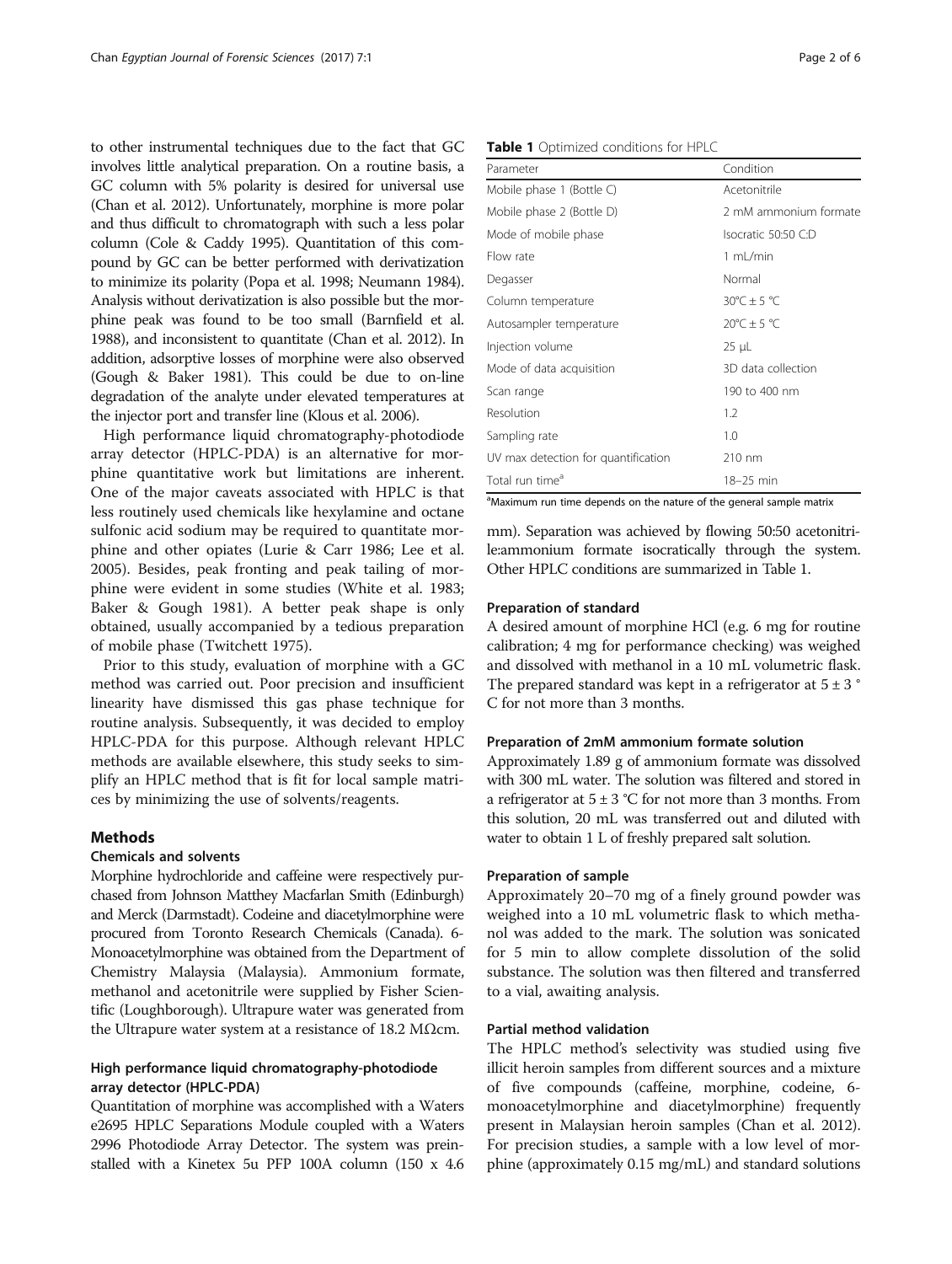respectively containing an intermediate level (0.3200 mg/ mL) and high level (0.5186 mg/mL) of morphine were prepared and analyzed repetitively. These aliquots were decided as such because the target method will adopt 0.51 mg/mL morphine for calibration and 0.32 mg/mL morphine for performance checking. The sample with 0.15 mg/ mL morphine on the other hand was aimed at checking signal consistency at low level with the presence of the target sample matrix. Serial dilutions at low levels (0.001, 0.002, 0.004 and 0.008 mg/mL morphine) prepared with solutions containing approximately 12 mg/mL caffeine were experimented to study their ideal peak heights and ultraviolet (UV) spectra in order to determine the limit of detection (LOD) for the method. Its limit of quantification (LOQ) was determined by evaluating the precision of 0.002 and 0.005 mg/mL morphine standards. Nine levels of standard solutions covering 0.005 to 1 mg/mL were prepared in methanol for linearity testing. Three levels of spiking (0.07, 0.22 and 0.44 mg/mL morphine) were prepared and analyzed for 3 days for recovery studies.

# Results and discussion

#### System optimization

To achieve separation, different combinations of various solvent systems constituted of methanol, water and acetonitrile coupled with the C18 column in different dimensions were tested but none of them was able to retain morphine in a chromatographically sound manner. A better retention profile was obtained when morphine was allowed to travel with acetonitrile and ammonium formate through a pentafluorophenyl (PFP) column.

For sample dissolution, the principle 'the like dissolves the like' must be realized to ensure stable distribution of the analyte in the chosen solvent(s). The polar nature of morphine makes it soluble in any polar solvents such as water, methanol and ethanol. Among all these solvents, water is cheap and has the strongest polarity and thus should be ideally chosen to dissolve the target compound. Unfortunately, this solvent extracted morphine alongside a co-eluting excipient from the illicit heroin matrix. Alternatively, methanol being the second most polar solvent was chosen for this study.

With the presence of an internal standard (IS), area ratio can be employed to obviate certain errors arising from the instrument. A routinely used chemical, 2,2,2 triphenylacetophenone could have been incorporated for this purpose but it was subsequently dismissed because the late eluting opiates tended to interfere with it. Similar to some studies that employed no IS for their quantitative work (Lee et al. [2005;](#page-5-0) Nogueira et al. [2011\)](#page-5-0), a quantitative method for morphine was developed in the external standard mode. This is justifiable because the method does not involve extraction whereas the signal response (the peak area) is sufficiently high to overcome insignificant errors associated with the overall method. The method validation performance reported thereafter will prove this point.

#### Selectivity

The method's selectivity was initially tested towards morphine in the presence of four other major compounds (caffeine, codeine, 6-monoacetylmorphine and diacetylmorphine) frequently present in local illicit heroin. The test presented a clear elution order for all the known compounds where morphine eluted much earlier than the other opiates. To rule out interference, selectivity was again checked with five genuine illicit heroin samples which contained even more opiate by-products. There was no noticeable interference observed from the test. Although morphine elutes much earlier, the test with illicit heroin matrices showed that a minimum run time of 18 min (Fig. [1](#page-3-0)) is mandatory for the all the opiate compounds to purge out to eliminate carry-overs in the subsequent run.

#### Precision

Precision is vital to ensure the instrument is able to give off a set of close-by results. Precision of the method was expressed as the percentage relative standard deviation (%RSD) for the morphine peak area collected from repetitive injections. Three prepared aliquots at three different concentration levels (approximately 0.15, 0.3200 and 0.5186 mg/mL morphine) were injected ten times consecutively on the same day to study intra-day precision. The measure was found excellent with an  $RSD \leq 0.8\%$ , indicating sufficient consistency of the analyte in the dissolving solvent and mobile phase used in this method.

The study was extended to inter-hour precision by injecting the aliquots once every 4 h, with the last injection made at the 72nd hour. The RSD was found to be less than 2.5%. This substantiates that the samples can be left unattended in the sample chamber for 3 days without incurring significant changes to the target analyte. For inter-day precision, the aliquots were analyzed once over ten different days and they presented an RSD < 5%. The overall precision study infers that peak area alone instead of area ratio is able to provide consistent readings. In terms of precision, the method is fit for the intended purpose (UNODC [2009\)](#page-5-0).

#### Limits of detection (LOD) and quantification (LOQ)

In narcotic drug analysis, blank samples are never available. A sample blank can be produced by preparing a cocktail of excipients or using the major diluent. As most local illicit heroin samples are largely constituted by caffeine (about 80%), a caffeine solution (approximately 12 mg/mL) was employed as a blank matrix to prepare four dilutions at low levels (0.001–0.008 mg/ mL) to study LOD under the caffeine effect. Each level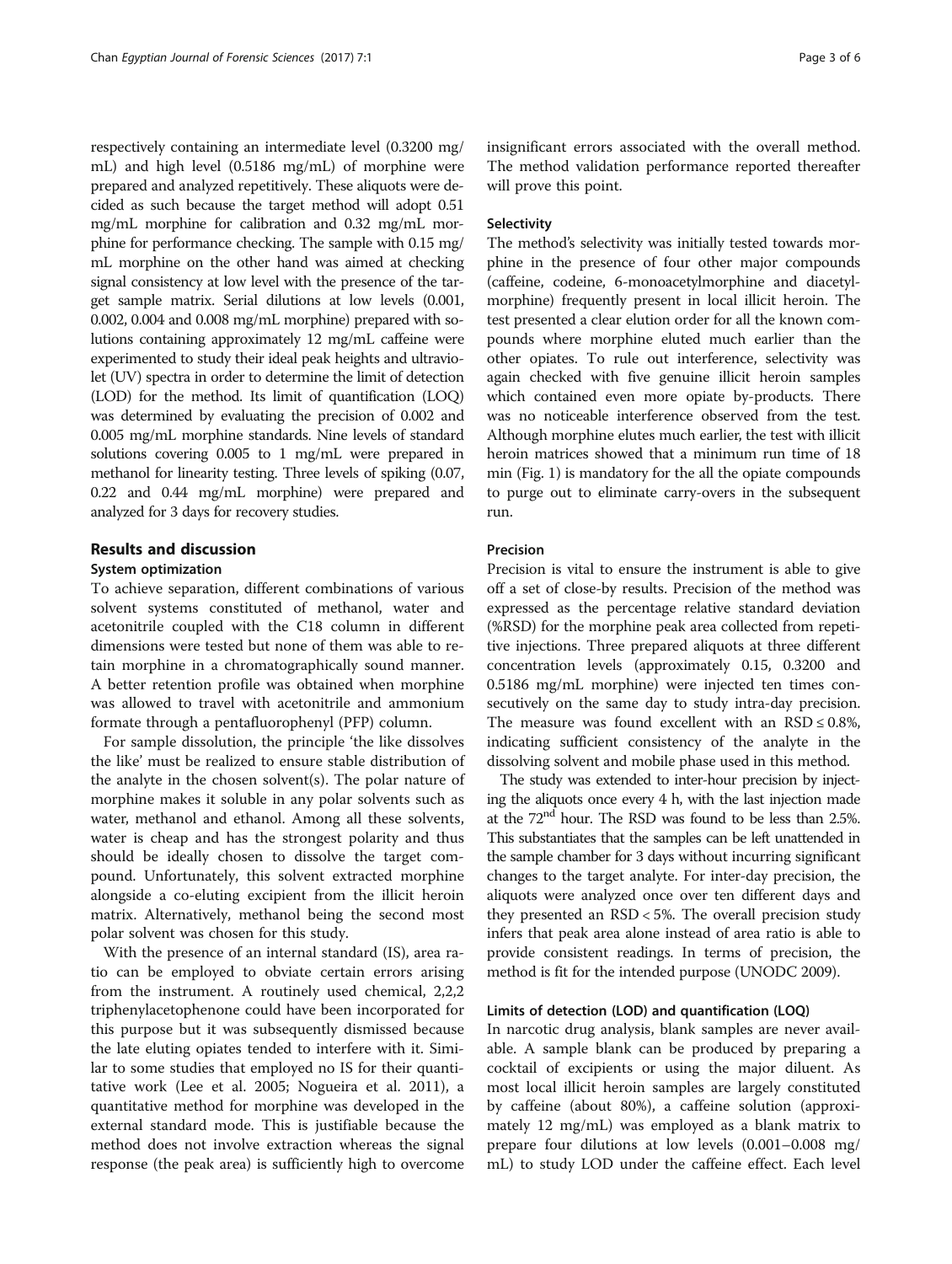<span id="page-3-0"></span>

was analyzed to check for its signal-to-noise (S/N) ratio and the associated UV spectrum. Following this, the LOD was estimated to be 0.001 mg/mL at which level the peak height was found to exceed 3 S/N ratio and the UV spectrum remained undistorted (Fig. 2). In fact, the instrument was able to detect a much lower amount of morphine (below 0.001 mg/mL). Since much of the UV spectrum's characteristics were lost due to the scarcity of the morphine signal at low levels, the LOD was then decidedly set at the aforementioned value.

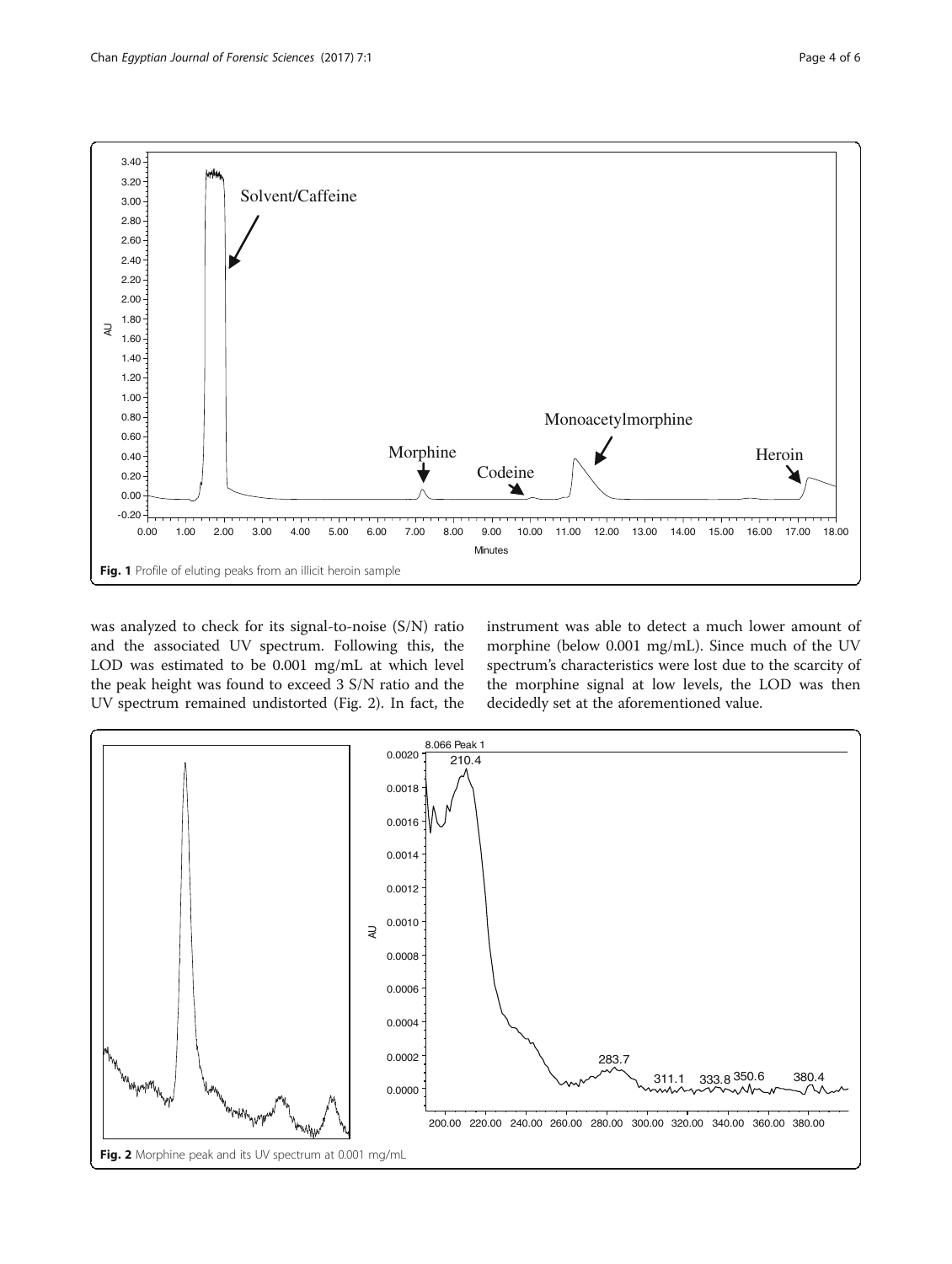As matrix match is impossible for seized materials due to the unavailability of sample blanks, calibration of an instrument is normally performed with standards directly prepared in the target solvent. Owing to this reason, LOQ was determined by analyzing 0.002 and 0.005 mg/mL morphine standards prepared in methanol. These levels were the decision concentration points decided by the laboratory.

The major criterion to determine the LOQ is based on the precision. On this ground, the LOQ was determined to be at 0.005 mg/mL as this level demonstrated a more consistent peak area with an  $RSD = 6.87\%$  from seven consecutive injections, compared to 0.002 mg/mL which showed a relatively poor precision with an RSD = 14.33%.

#### Linearity

Nine levels of morphine standards covering the range from 0.005 to 1 mg/mL were analyzed seven times for linearity testing. The instrument presented a good linear fit with a coefficient of determination,  $R^2 = 0.9993$  in the peak area versus concentration calibration model. Each level also displayed excellent precision with an RSD < 4% except for the LOQ. The data for this linearity curve were reliable, substantiated by the residual plot in Fig. 3 which illustrates satisfactorily well distributed data points around the zero-line.

For routine calibration, one-point calibration is desirable. Suitability of one-point calibration was assessed by re-plotting the linear curve through the origin (starting from zero to 1 mg/mL) which resulted in an  $R^2 = 0.9992$ . This infers that one-point calibration is sufficient for the intended purpose; choosing any single point along the regression line can approximate multiple point calibration curve for quantitative measurements. To this end, 0.5 mg/mL was tentatively chosen as the target calibration point. In this regard, the previously reported intra-day and inter-day data obtained from the standard containing 0.5189 mg/mL morphine was re-examined for its variance. The independent T-test suggested no significant difference in the mean peak areas with a  $p$ -value = 0.798, whereas Levene's test displayed equal variances with a  $p$ -value = 0.072 for both data sets. Therefore the chosen level is sufficiently consistent and thus appropriately adopted as the calibration point.

#### Accuracy by recovery

Three different illicit heroin matrices were utilized for recovery testing. Each sample was spiked with 0.07, 0.22 and 0.44 mg/mL morphine. Each resulting aliquot was analyzed in triplicate for 3 days. Percentage recovery was computed following the formula below:

$$
\frac{\text{Measured conc (mg/mL)}}{\text{Conc in original sample + spiked conc (mg/mL)}} \times \ 100
$$

According to Table [2,](#page-5-0) the method was able to produce a mean recovery from 89.54 to 101.91% from different heroin matrices. Some underestimation was particularly noticeable in Samples A and B at low levels. Such an outcome was probably due to i) the sample matrix rather than the instrument since good recovery was still possible with Sample C, ii) the one-point calibration curve where the calibration point (0.5 mg/mL) was set too high from the measured amount (0.07 mg/mL). For the second issue, more accurate measurement can be achieved by using a larger sample size that renders the measurable amount of morphine close to the calibration point.